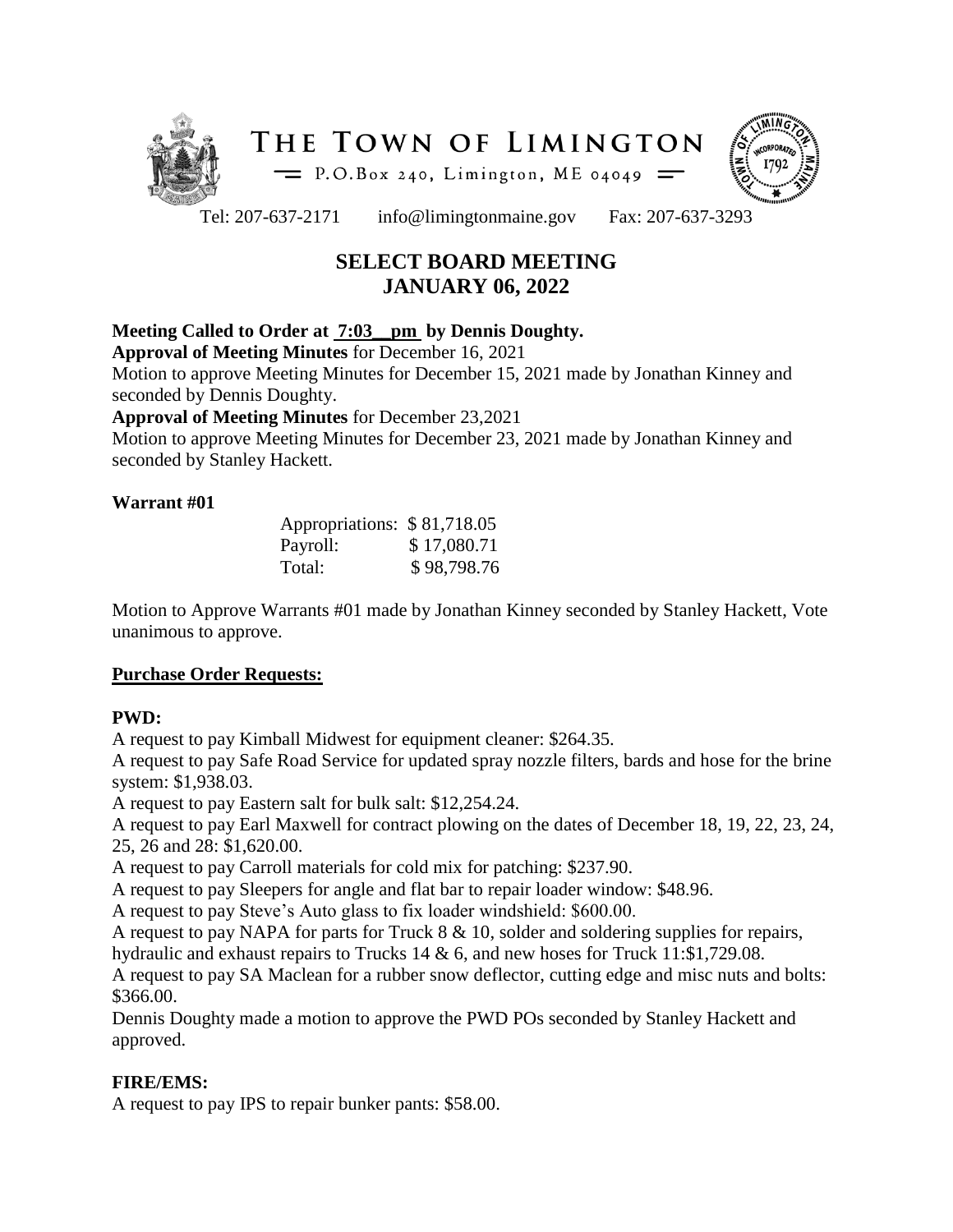A request to pay the Town of Hollis for training for Lucas Brown: \$50.00.

A request to pay Stryker for Lucas disposable suction cups and stabilization straps: \$521.78.

A request to pay Stryker for 1 year maintenance on the old life pack, and preventative

maintenance on the new life pack: \$1,161.80

A request to pay Staples for Protocol Binders: \$240.36.

A request to pay Aladtec for the annual contract: \$2,995.00.

A request to pay AAA Extinguisher inspections: \$229.25.

Dennis Doughty made a motion to approve the FIRE/EMS POs seconded by Stanley Hackett and approved.

## **MMDY:**

A request to reimburse Howard Allen for nuts, bolts and washers for picnic tables being built: \$14.72

Dennis Doughty made a motion to approve the MMDY POs seconded by Stanley Hackett and approved.

## **Old & New Business:**

Trash contract: curbside and roll-offs, 2 bids received. Awarding of contract has been withheld until after the January 8<sup>th</sup> budget meeting, bidders have been contacted with that information. Personnel Policy: A motion was made to approve the Personnel Policy as reviewed by legal counsel by Dennis Doughty and seconded by Jonathan Kinney, Personnel Policy was approved. Select Board position is open for write in. We did not have anyone turn in their papers, however, if interested, please see Patty and express interest so the Town can add a write in on the March ballot.

Budget meeting this Saturday January 8<sup>th</sup> at 8am

Masks please and social distancing. Unfortunately, we cannot do Zoom meetings.

Meeting with Mitchell Berkowitz January 13<sup>th</sup> after the Select Board meeting to discuss a Town Manager. Mitchel is a previous Town manager for Gray and Bridgton, and will be here for a Q&A.

A public hearing on Planning Board referendums January  $27<sup>th</sup>$  after the Select Board meeting. The Planning Board has forwarded recommendations for some Ordinance changes o go on he ballot at Town Meeting.

## **Weekly Update on Select Board activities:**

Spoke with citizen about Sawyer Mtn access and signage concerns.

Budget Work: the Select Board has worked to prepare the budget for 2022 for presentation and discussion January 8<sup>th</sup> at 8am. This will decide the warrants.

Capital Plan has been updated and will be available Saturday morning.

Working on the MMDY beach State approvals of regulations.

Continuing work on household dumpster issue.

Several residents have called and report an increase in roadside dumping. Please be aware, an let us know if you see it happening.

Ice is coming in nicely for the Horne Pond Fishing Derby scheduled for January 29<sup>th</sup>.

PWD has been working diligently on keeping the roads safe.